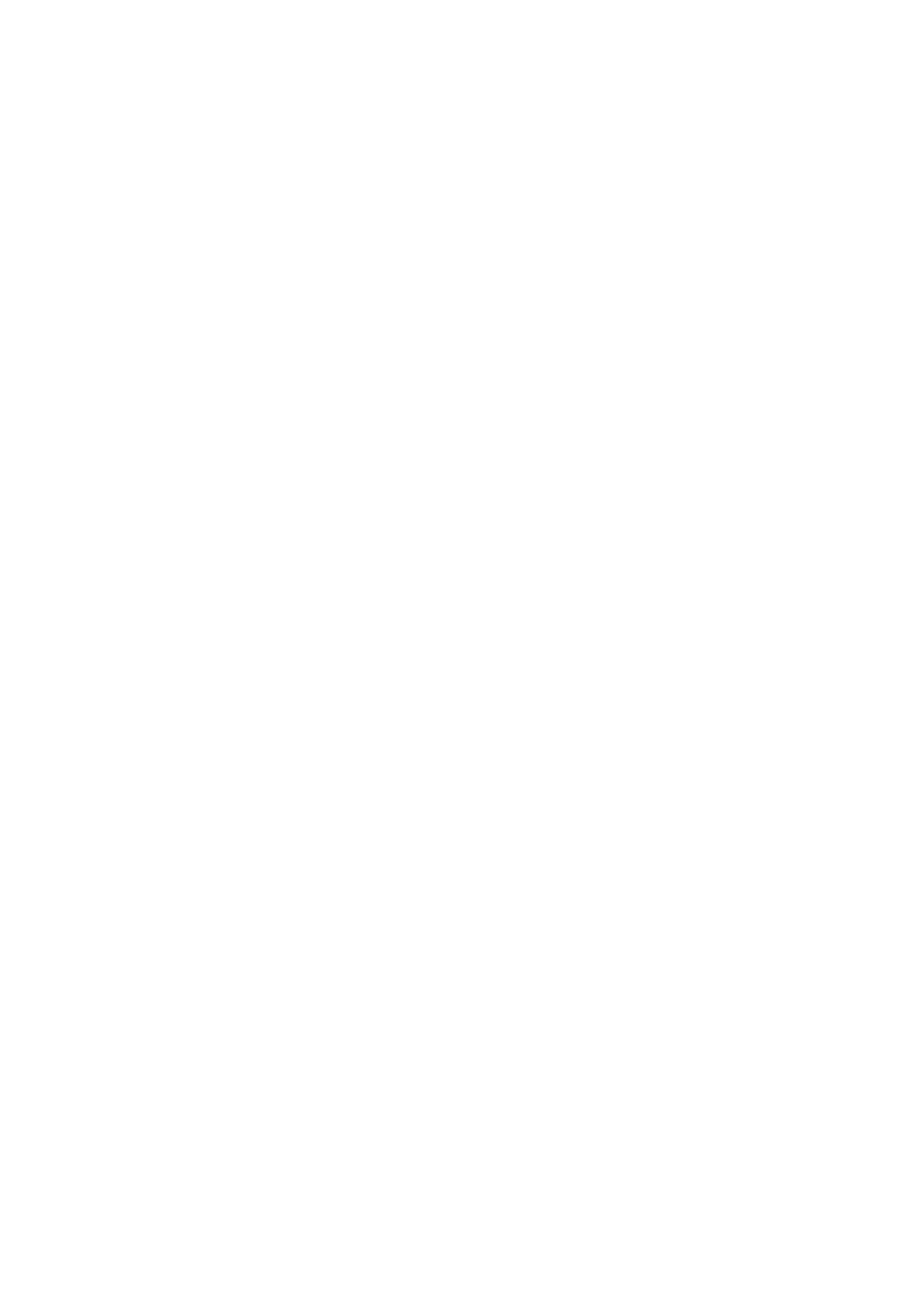## **Introduction**

## **The Public Interest Advocacy Centre**

The Public Interest Advocacy Centre (PIAC) is an independent, non-profit law and policy organisation that works for a fair, just and democratic society, empowering citizens, consumers and communities by taking strategic action on public interest issues.

PIAC identifies public interest issues and, where possible and appropriate, works co-operatively with other organisations to advocate for individuals and groups affected. PIAC seeks to:

- expose and redress unjust or unsafe practices, deficient laws or policies;
- promote accountable, transparent and responsive government;
- encourage, influence and inform public debate on issues affecting legal and democratic rights;
- promote the development of law that reflects the public interest;
- develop and assist community organisations with a public interest focus to pursue the interests of the communities they represent;
- develop models to respond to unmet legal need; and
- maintain an effective and sustainable organisation.

Established in July 1982 as an initiative of the (then) Law Foundation of New South Wales, with support from the NSW Legal Aid Commission, PIAC was the first, and remains the only broadly based public interest legal centre in Australia. Financial support for PIAC comes primarily from the NSW Public Purpose Fund and the Commonwealth and State Community Legal Services Program. PIAC also receives funding from NSW Trade and Investment for its work on energy and water, and from Allens for its Indigenous Justice Program. PIAC also generates income from project and case grants, seminars, consultancy fees, donations and recovery of costs in legal actions.

## **Energy and Water Consumers' Advocacy Program**

The Energy + Water Consumers' Advocacy Program (EWCAP) represents the interests of lowincome and other residential consumers of electricity, gas and water in New South Wales. The aim of the program is to develop policy and advocate in the interests of low-income and other residential consumers in the NSW energy and water markets. PIAC receives policy input to the program from a community-based reference group whose members include:

- Council of Social Service of NSW (NCOSS);
- Combined Pensioners and Superannuants Association of NSW;
- Ethnic Communities Council of NSW:
- Salvation Army Eastern Australia Conference;
- St Vincent de Paul Society of NSW;
- Physical Disability Council NSW;
- Tenants Union of NSW;
- Financial Rights Legal Centre; and
- Good Shepherd Microfinance.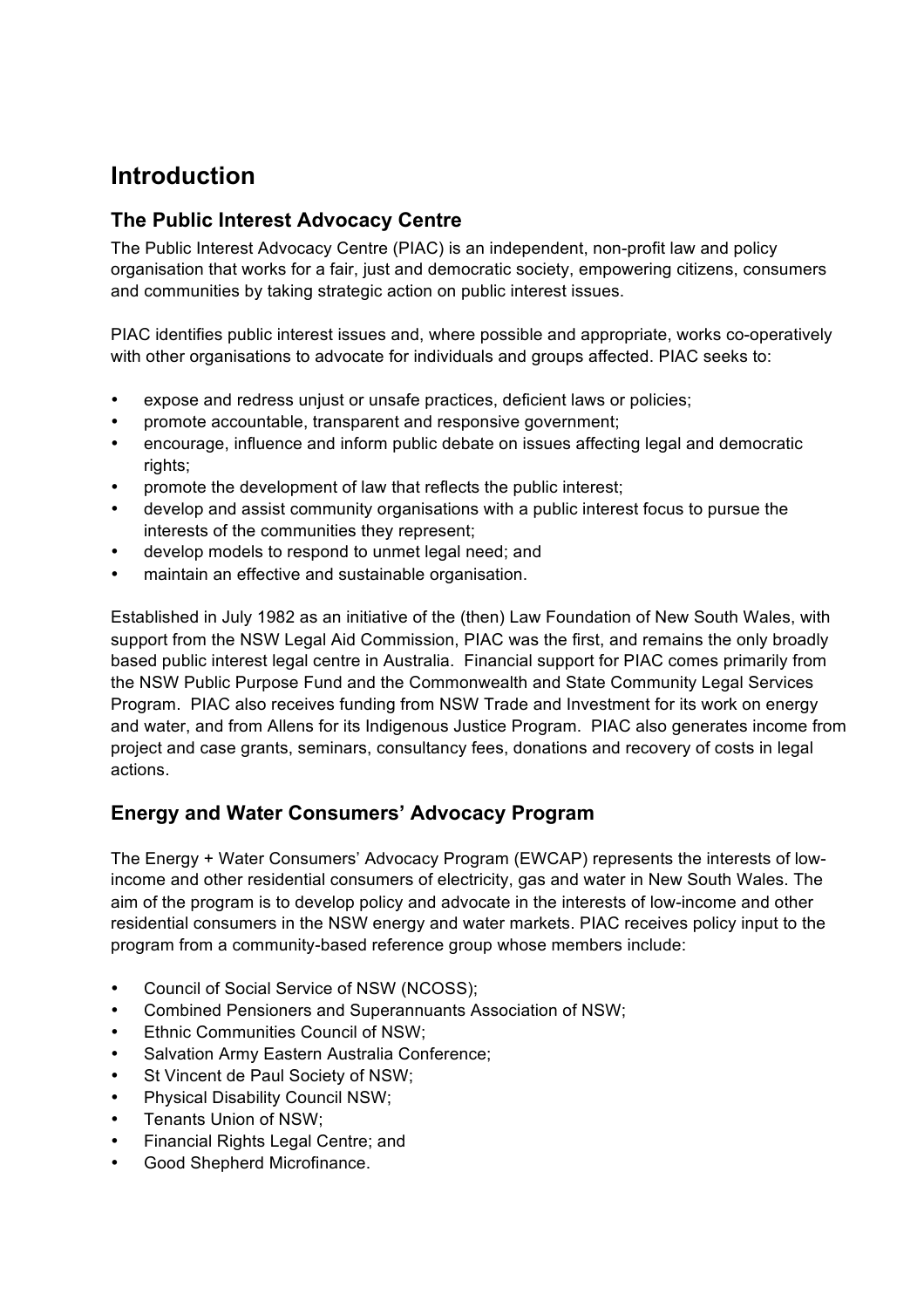## **Faster: Enabling efficient customer transfers in the electricity market through estimated reads**

The Public Interest Advocacy Centre (PIAC) thanks the Australian Energy Market Commission (AEMC) for the opportunity to comment on the Consultation Paper for the National Electricity Amendment (Using estimate reads for customer transfers) Rule 2016.

The proposed rule change arises out of the AEMC's 2012 Power of Choice Review and subsequent *Review of Electricity Customer Switching* in 2014. The Power of Choice Review identified that the allowable maximum timeframe of 65 business days for switching between retailers in the NEM was much longer than the range of 10 to 20 business days allowed in overseas jurisdictions. This is supported by data from the Australian Energy Market Operator (AEMO), which indicates that, between January 2013 and December 2015, a large proportion of customers experienced lengthy in-situ transfer times of beyond 30 calendar days:

[A]pproximately half of small in-situ customer transfers take 30 or more calendar days to complete. Specifically, 28 per cent of relevant transfers took between 30 and 60 days to complete, and a further 22 per cent took greater than 60 days.<sup>1</sup>

The 2014 Review identified areas where the transfer process could be improved. In particular, it identified that most transfers were occurring at the next scheduled meter read date, resulting in a transfer timeframe of up to three months as most meters are read every quarter. This, along with meter access problems, can cause lengthy delays in the transfer process.<sup>2</sup> PIAC notes that the AEMC and stakeholder submissions to the 2014 Review considered 30 calendar days to be a reasonable transfer timeframe.<sup>3</sup> The Review made a number of recommendations, one of which was to confirm that customers could transfer to a new retailer on an estimated meter read, with a view to expediting the transfer process and providing consumers with a cheaper option that avoids the cost of a special meter read.

The current rule change proposes amendments to the *National Electricity Rules* (NER) and *National Energy Retail Rules* (NERR) to allow customers the option of transferring retailers on the basis of an estimated read. The proposed changes to the NERR specify a number of conditions that must be met before an estimated read can be used (discussed below in response to Question 2). The proposed changes to the NER require AEMO to determine an estimation methodology and a dispute resolution mechanism for disputes between retailers and Meter Data Providers (MDPs) relating to the use of estimated reads in account settlement.

PIAC participated in the 2014 Review. We submitted $4$  that transfer timeframes could be significantly shortened through the increased use of estimated reads for final bills. Consistent with our previous submission, PIAC welcomes the rule change and supports the use of estimated reads in facilitating a more timely customer transfer process. PIAC takes the view that the effectiveness of a competitive market largely relies on consumer participation and the ability of

<sup>&</sup>lt;sup>1</sup> AEMC 2016, Using estimate reads for customer transfers, Consultation Paper, 28 April 2016, Sydney, p7.  $^{2}$  Ibid. pp3, 8.

 $^3$  Improving the timing of the electricity customer transfer process: Rule Change Request, October 2015, p.8.<br><sup>4</sup> Accessible at <http://www.aemc.gov.au/getattachment/8b15dd54-3c7b-435a-b606-36309dde30a9/Public-Interest-

Advocacy-Centre.aspx>

<sup>2</sup> • Public Interest Advocacy Centre • Faster: Enabling efficient customer transfers in the electricity market through estimated reads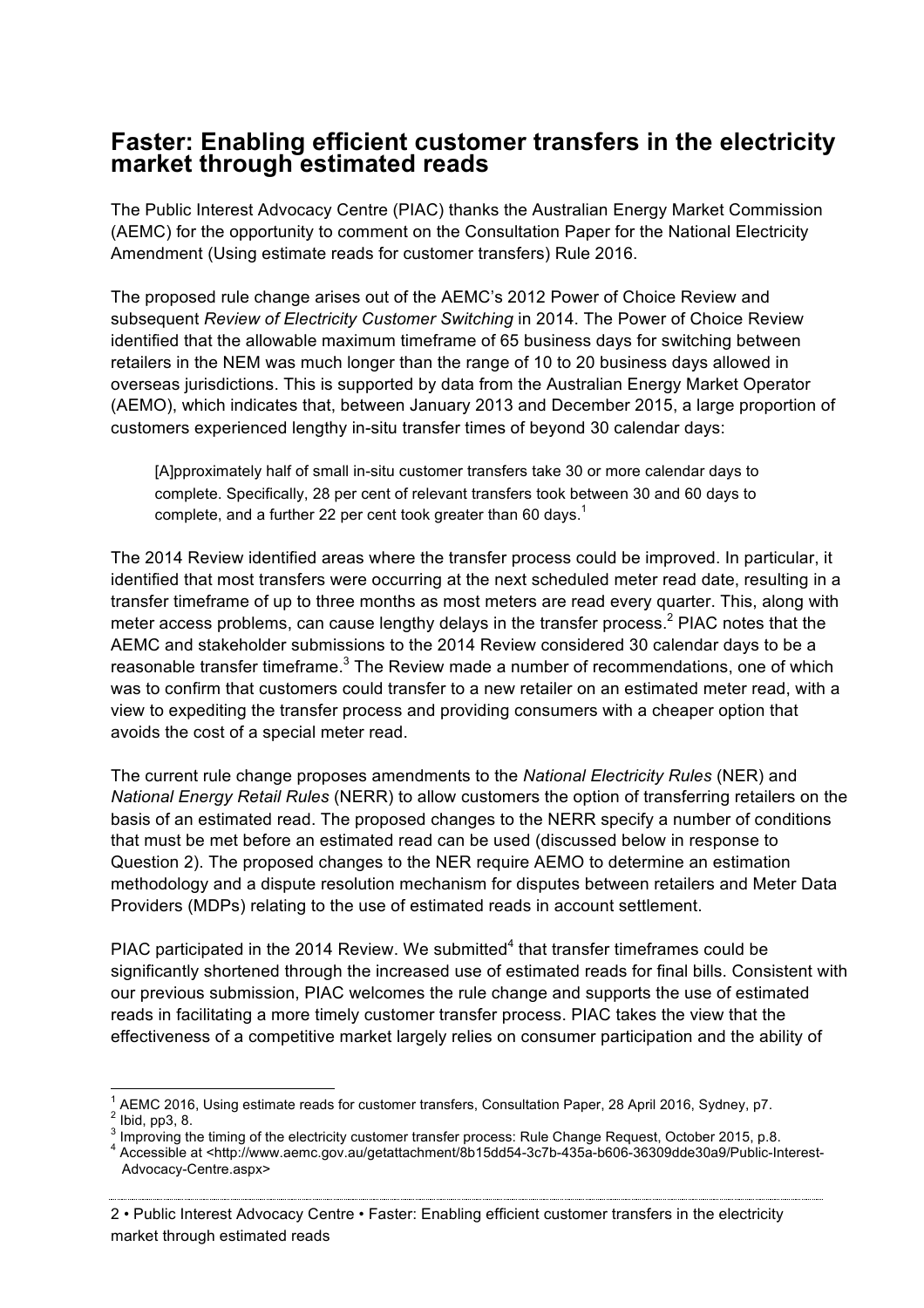consumers to switch to more advantageous offers as quickly as possible. Delayed transfers can result in consumer detriment if there are savings to be gained from switching to a cheaper offer.

Consumers should not be held back where it is possible to transfer on an estimated read, in particular where customer self-reads provide an accurate meter reading for billing purposes. Equally, there need to be appropriate safeguards to ensure that the processes of estimation and account settlement do not result in consumer detriment. In this respect, PIAC considers that the proposed rule change addresses the issue of lengthy delays in in-situ transfers while providing adequate consumer protections regarding consent and accurate billing.

PIAC has responded to selected questions from the Consultation Paper, based on PIAC's experience and expertise.

#### **Question 1 Reasons why estimated reads are not currently used on transfers**

#### **(a) Are consumers aware of the ability to transfer on an estimate, and if so, why are they reluctant to do so?**

The Consultation Paper notes that the current regulatory framework does not prohibit retailers from using estimate meter reads when preparing final bills.<sup>5</sup> Despite this, PIAC notes that the AEMC's *Review of Electricity Customer Switching* in 2014 found that retailers commonly transferred customers on the next scheduled meter read date, to coincide with a quarterly meter read cycle.<sup>6</sup>

Hence, it appears that while the use of estimated reads is permitted, it is not industry practice to transfer customers on estimates. This possibly impacts on consumer awareness; if retailers are reluctant to request an estimated read, it is unlikely that consumers are told about or given this option. Given the asymmetry in knowledge between retailers and consumers, PIAC is concerned about consumers' more general capacity to press for options not expressly offered by retailers. The fact, as indicated in the Consultation Paper, that there were no instances of transfers occurring on estimates during 2013-15 possibly points to a lack of consumer awareness.<sup>7</sup>

Even if consumers are aware of the option, the current lack of an established billing adjustment and settlement process to account for any variances between an estimated read and actual usage, and the potential for disputes to arise as a result of customers receiving amended final bills, may deter retailers from using estimated reads to shorten the transfer process.

## **Question 2 Proposed restrictions on transferring on an estimate**

**(a) Are the proposed restrictions on the use of estimates on transfer sufficient to overcome the consumer and retailer issues identified in answers to Question 1 above? (d) Are there any changes to the proposed restrictions that would reduce the costs of implementing the proposed rule, without sacrificing consumer protections?**

<sup>&</sup>lt;sup>5</sup> AEMC 2016, Using estimate reads for customer transfers, Consultation Paper, 28 April 2016, Sydney, p17.<br><sup>6</sup> Ibid, p3.<br><sup>7</sup> Ibid. p7.

Public Interest Advocacy Centre • Faster: Enabling efficient customer transfers in the electricity market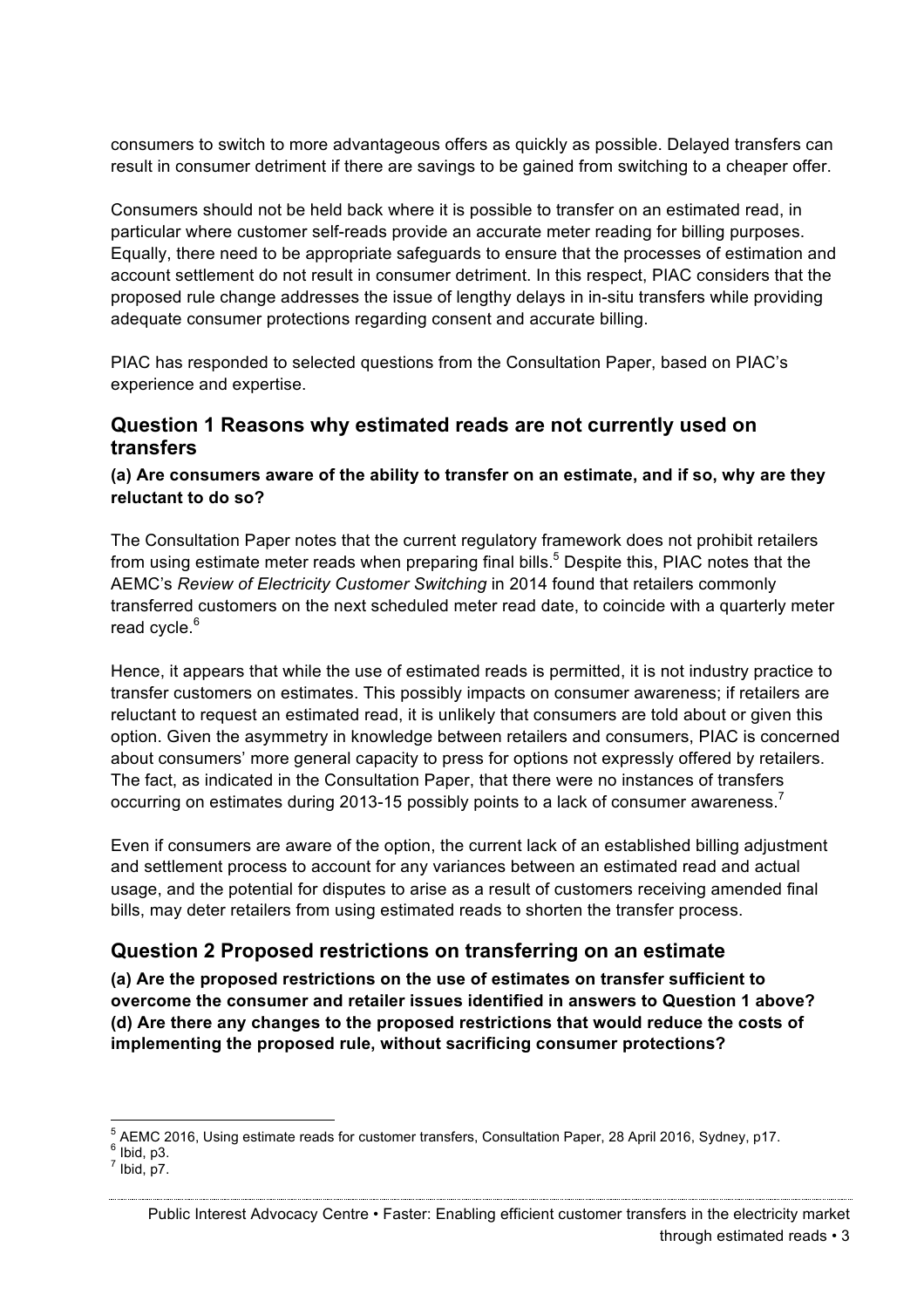As detailed in the Consultation Paper, the rule change proposes to allow customers to transfer on estimated reads only if all of the following conditions are met:

- the customer is remaining at the same premises (in-situ);
- the customer has consented to receiving a final bill based on an estimate read (note the proposed rule change requires explicit informed consent);
- the customer's meter is a manually read meter; and
- the immediate prior meter reading was an actual meter reading. $8$

PIAC strongly supports the proposed requirements. They establish firm boundaries around when an estimated read can be used and mitigate the risk of consumer and retailer exposure to unreliable billing.

PIAC anticipates that the proposed requirements will assist in minimising consumer complaints that may arise out of estimated final bills. Although these restrictions may lead to increased retailer costs associated with system changes and compliance, these are likely to be offset by reductions in the cost of consumer complaints.

## *Recommendation 1*

*PIAC supports the proposed limitations on when a transfer can occur on an estimated read.*

#### **Question 3 Matters relevant to consent to transfer on an estimate**

**(a) In the interests of clarity and certainty, should the NERR specify the matters the retailer must disclose to the customer that are relevant to the consent of a customer to a final bill based on an estimate?**

PIAC notes that current rules already allow for retailers to issue bills based on estimated reads. Rule 21(1)(a) of the NERR allows this to occur where the customer has consented to the use of the estimation. The question raised in the rule change is whether there should be a more onerous requirement on retailers to obtain explicit informed consent to the use of estimated reads on transfer.

It is current industry practice to prepare a final bill based on an actual meter read. It should go without saying that the inherent nature of a final bill requires that the bill be final – ie, that the account can be settled and closed. PIAC believes that any departure from this understanding, which is based on how consumers would reasonably interpret the term 'final bill', requires a higher level of consent from customers. That is the case here with the use of an estimated read in a final bill. It is crucial that, in the process of signing up customers, retailers provide a clear explanation about the different types of meter reading options, including their implications for transfer times and billing as well as the importance of providing meter access, so that customers have the information they need to make an informed decision about how they would like to transfer. In this regard, PIAC contends that the more onerous standard of explicit informed consent is necessary.

 <sup>8</sup> Ibid, p18-19.

<sup>4</sup> • Public Interest Advocacy Centre • Faster: Enabling efficient customer transfers in the electricity market through estimated reads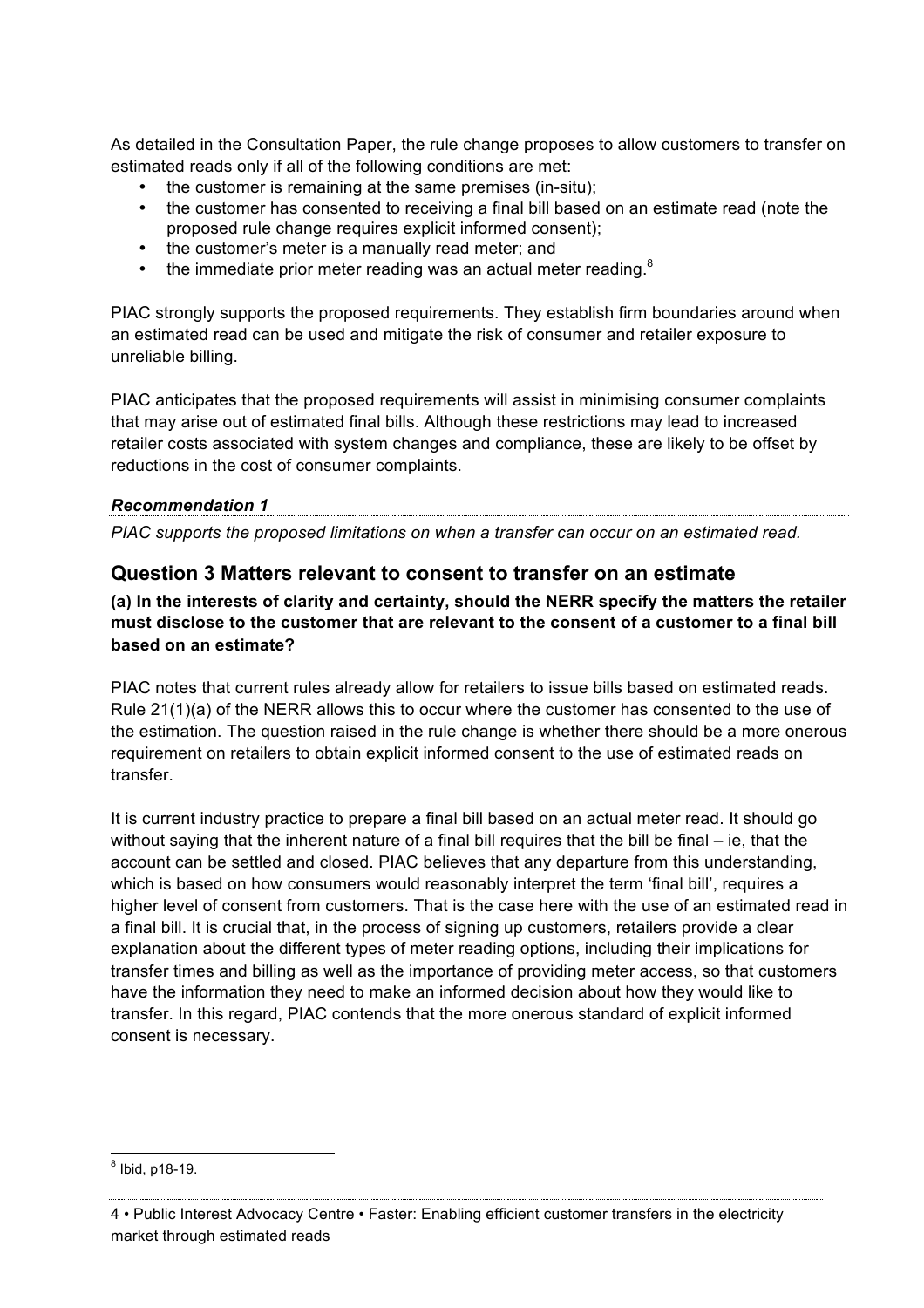*PIAC supports the more onerous standard of explicit informed consent when a retailer is obtaining a customer's consent to transferring and receiving a final bill based on an estimated read.*

Turning to the current provisions on explicit informed consent in the *National Energy Customer Framework* (NECF), s 39(1)(a) of the NERL requires that the retailer has 'clearly, fully and adequately disclosed all matters relevant to the consent of the customer, *including each specific purpose or use of the consent*' (emphasis added). PIAC notes that the level of disclosure as mandated in the law requires retailers to explain to customers what they are consenting to  $-$  in this case, a final bill based on an estimated read. Related to this, Rule 46A of the NERR specifies that, for the purposes of a customer transferring to a market retail contract, 'matters relevant to the consent of the customer' include, 'without limitation, any term or condition in the market retail contract that provides for the variation of tariffs, charges or benefits to the customer under that contract'. We note that Rule 46A currently does not explicitly specify the situation of a customer transferring on an estimated read. If left open to interpretation, there is a risk that retailers may not see explicit informed consent as mandatory.

There is also a need to ensure that retailers obtain explicit informed consent to both the new offer and the use of an estimated read. PIAC is concerned that retailers, particularly where marketing functions are outsourced, may consider a customer's consent to either as consent to both. This includes higher-risk marketing channels such as telephone marketing, door-to-door sales, a third party's online comparator service, and less commonly through bundled products such as through a phone plan.

Therefore, in the interests of clarity and certainty for all stakeholders and to encourage consistent retailer practices, PIAC strongly recommends that Rule 46A explicitly require a retailer to obtain a customer's explicit informed consent to the use of an estimated read in an in-situ transfer. We believe that this will assist retailers in meeting the proposed explicit informed consent obligation, and provides transparency in consumer protections. Clarity and transparency are necessary in encouraging consumer engagement and confidence in the market.

#### *Recommendation 3*

*PIAC recommends amending Rule 46A to explicitly include the use of an estimated read in an insitu transfer as 'matters relevant to the consent of the customer'.*

**(b) If so, what matters should be included? Potential matters include the bases on which an estimate may be prepared, and the fact that, while the estimate will not be replaced with an actual read, the customer will only be charged for the energy they consume (as between the last bill from the old retailer and the first bill from the new retailer).**

To ensure that the explicit informed consent is an effective consumer protection and customers clearly understand what they are consenting to, PIAC considers it would be appropriate to include the following matters:

• how the estimation is calculated where a customer self-read is not possible;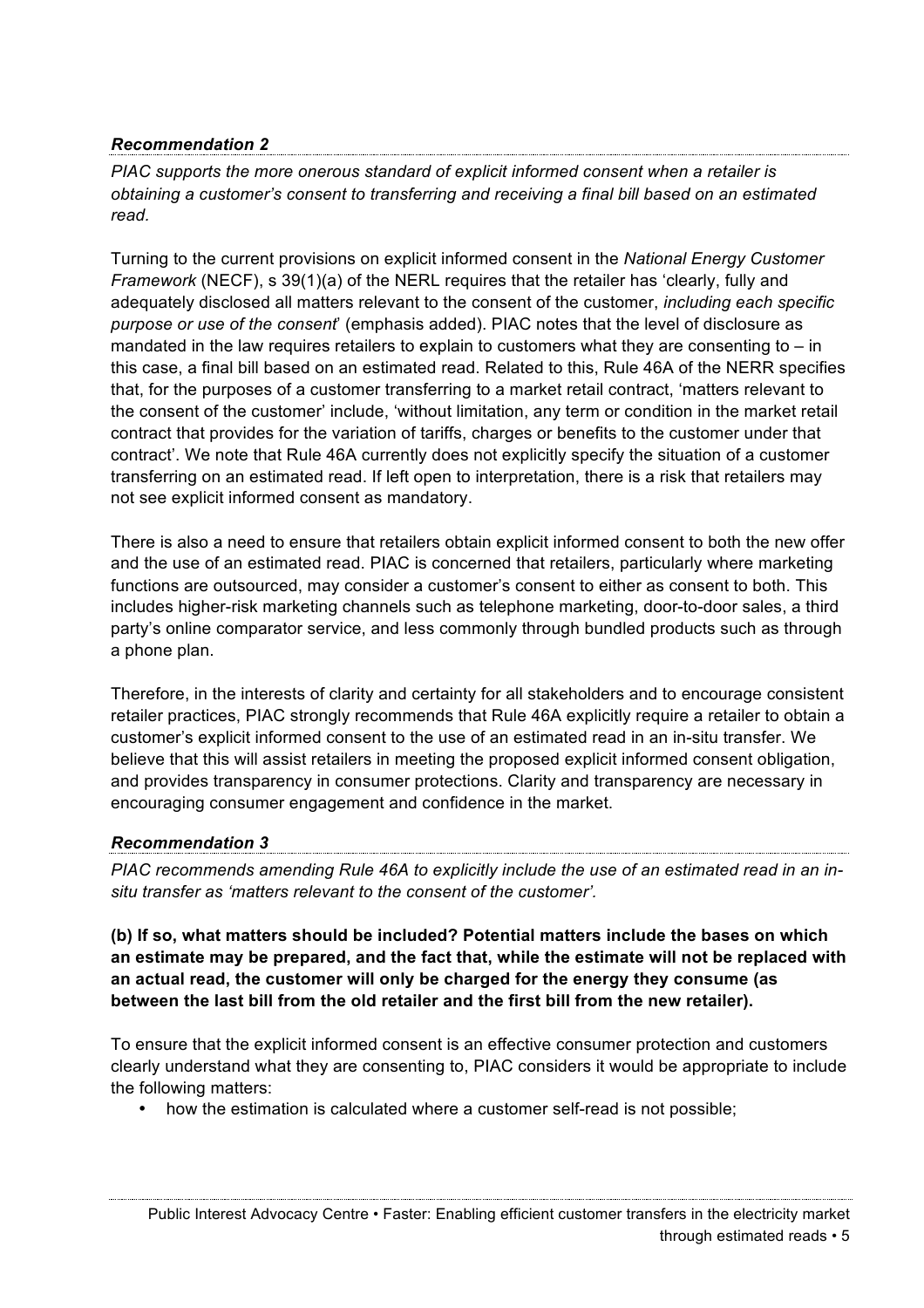- that the customer will only be paying for actual energy used (that is, as between the immediate prior actual meter reading before switching and the first actual meter reading after switching), and that an estimate read is used to expedite the transfer process; and
- that the customer's final bill from their old retailer and first bill from their new retailer will be calculated based on the same estimate read, and that billing adjustments for any underor over-estimation will occur between businesses only with no impact on the customer.

*PIAC recommends that 'matters relevant to the consent of the customer' should include the estimation methodology, the fact that the customer will only pay for actual amount of energy used, and a statement that customer billing will not be impacted by any adjustments for underand over-estimation.* 

## **Question 4 Record of customer's consent to transfer on an estimate**

**(a) Should the proposed rule include a requirement for the new retailer to provide the old retailer with a record of the customer's explicit informed consent to the use of an estimate that complies with the requirements of sections 39 and 40 of the NERL? (b) If so, how should that record be provided? Would the Business to Business (B2B) Procedures provide an appropriate framework for providing consent records?**

This question asks whether the new retailer should be required to provide the old retailer with a record of the customer's explicit informed consent to the use of an estimated read. In line with s 39(2) of the NERL, a record of the consent would be in the form of a document signed in writing, or a voice recording or electronic communication generated by the customer. Under s 40, the new retailer must keep a record of the consent for two years and be able to produce a copy if requested by the customer.

PIAC notes that a requirement for the new retailer to provide a record of the explicit informed consent to the old retailer is a higher obligation than the current standard. Under Division 5 of the NERL, retailers are only required to obtain and keep a record of a customer's consent and there is no further obligation to provide evidence of this consent when arranging for a customer transfer. While we agree that the requirement to obtain explicit informed consent should be onerous to maintain a high level of consumer protection, we query whether it would be practical for the new retailer to provide copies of voice recordings and scans of signed documents to the old retailer, which may lead to a slower transfer process and therefore inefficient outcomes for consumers. We also query whether this may potentially allow the old retailer, whose interest is to retain customers, to find opportunities to unreasonably object to a transfer, thereby delaying the transfer process. If the objective is to ensure that retailers obtain consent and are able to demonstrate that it was given, then in PIAC's view the current requirements to obtain and keep a record of the consent is sufficiently onerous.

For the purposes of communicating customer consent, PIAC suggests that the B2B Procedures could require the new retailer to formally communicate to the old retailer that the new retailer has obtained explicit informed consent. Given that the new retailer must, under current law, obtain and keep a record of the consent, the old retailer should be able to rely on the accuracy of the new retailer's statement. This would be an alternative to requiring the new retailer to provide the old retailer with a record of the consent in the proposed rule.

6 • Public Interest Advocacy Centre • Faster: Enabling efficient customer transfers in the electricity market through estimated reads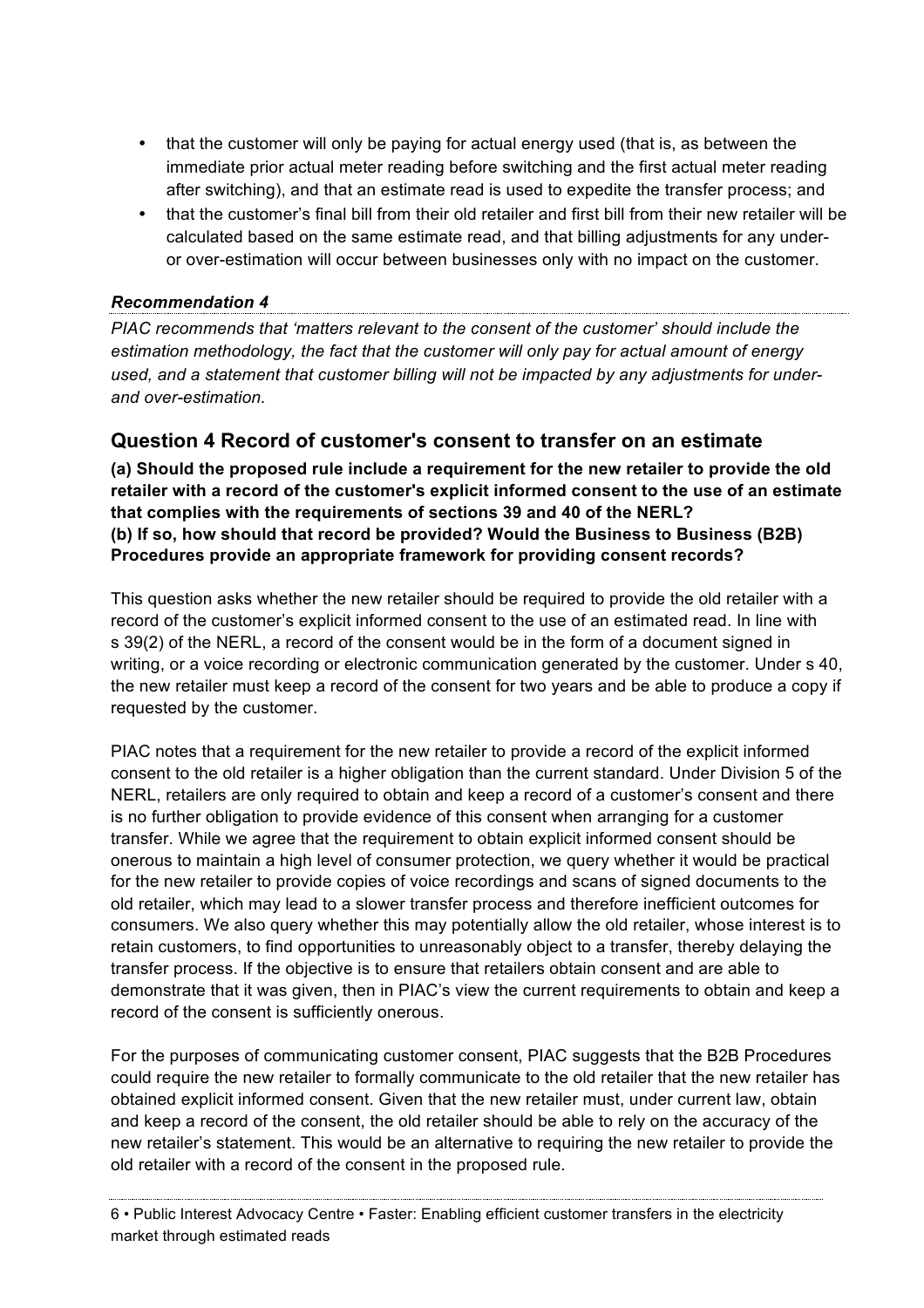*PIAC recommends against requiring the new retailer to provide the old retailer with a record of the customer's explicit informed consent to the use of an estimate read. PIAC instead recommends that the B2B Procedures could require the new retailer to formally communicate to the old retailer that the new retailer has obtained the customer's consent.*

## **Question 5 Consequences of using an estimate without consent**

**If a customer's final bill is based on an estimate, and the customer gave explicit informed consent to the transfer to a new retailer but did not consent to the use of an estimate for the final bill, what should the consequences be for the customer, the old retailer and the new retailer? Is it appropriate for the transfer to become void or would some other remedy better serve the customer?**

PIAC notes that under s 41 of the NERL, a transaction (such as a transfer to a new retailer) is void if explicit informed consent is not obtained or the retailer cannot demonstrate that it was obtained. In the situation where a customer has consented to transferring to a new retailer but has not consented to transferring on an estimated read, voiding the new contract in spite of the customer's intention to transfer would be detrimental to the customer. This is because the customer is not able to switch to a more competitive offer of their choice. PIAC considers that this creates an undesirable outcome in a competitive market, and we recommend against voiding the transfer.

A consumer dispute in this situation would likely unfold in one of two ways: either the customer contacts the old retailer to dispute an estimated final bill, or the customer contacts the new retailer to dispute their consent to the use of an estimated read. In the more likely event that the customer contacts the old retailer, the old retailer will likely explain that an estimated final bill has been issued on the basis that the customer has consented to the use of an estimate read. The old retailer is also likely to refer the customer to the new retailer to dispute that consent to the use of an estimated read was given.

As per the explicit informed consent provisions under the NERL (discussed above in Question 4), the new retailer bears the onus of demonstrating consent in any dispute. Considering that the old retailer has had no role to play other than providing an estimated read, it therefore seems appropriate for the onus to be placed on the new retailer to remedy the situation (for example, by arranging for the transfer to occur at the next scheduled meter read date). In either scenario, the old retailer would only be responsible for cancelling the issued final bill. PIAC recommends that the B2B procedural documents should be amended to specify clear procedures for both new and old retailers to follow. This would assist in minimising poor industry practice such as blameshifting among retailers and referring customers back and forth.

## *Recommendation 6*

*PIAC recommends against voiding a transfer where a customer has not consented to transferring on an estimated read. As the customer has indicated their intention to switch retailers, voiding the transfer will create a perverse outcome in a competitive market.*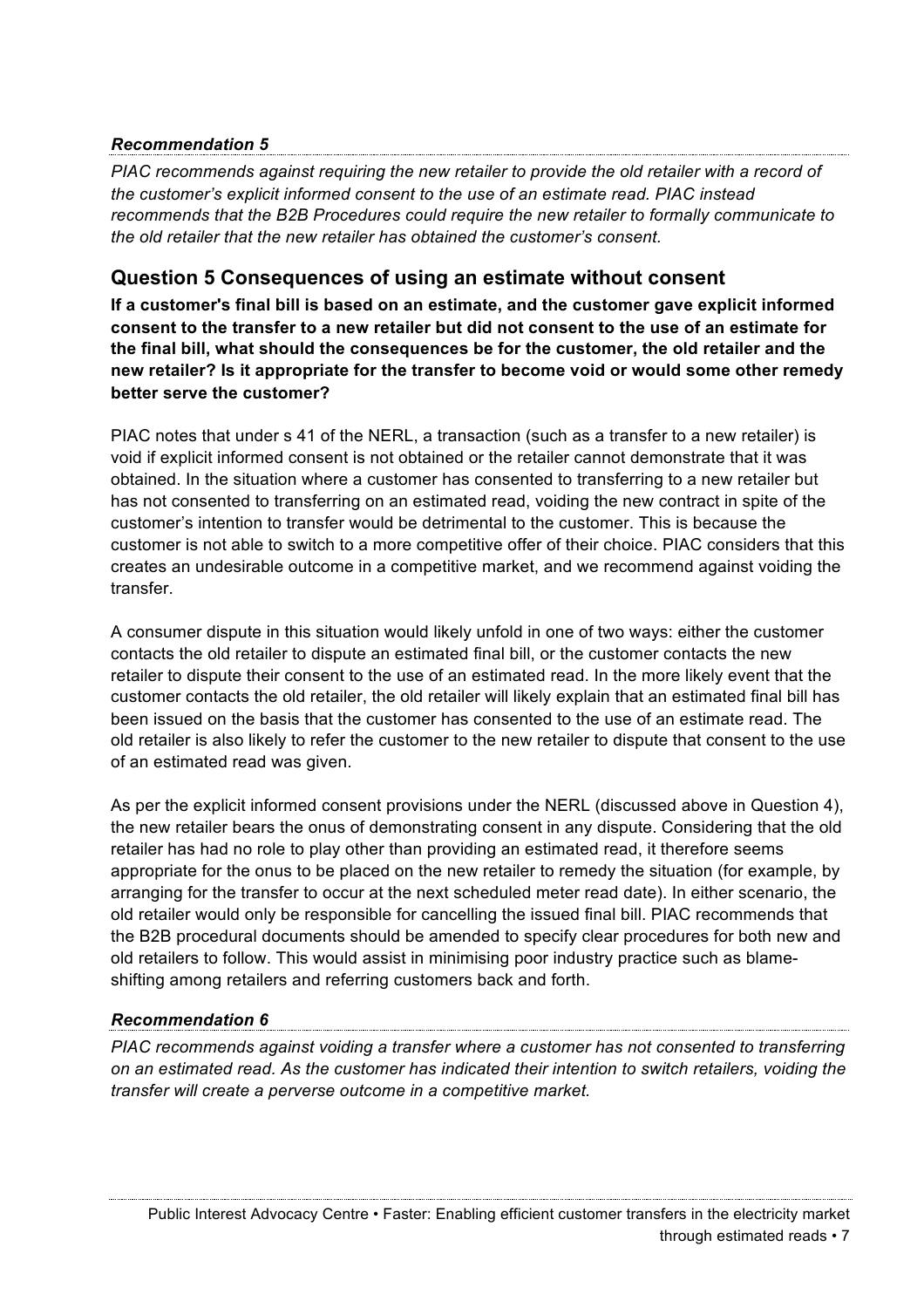*PIAC recommends that, where the customer has not given their explicit informed consent to transferring on an estimate read, the new retailer should bear responsibility for remedying the situation.*

#### *Recommendation 8*

*PIAC recommends that, in the interest of establishing consistent industry practice, amendments to B2B procedural documents are necessary to provide clear procedures for both new and old retailers to follow when remedying a situation where a customer has not provided explicit informed consent to transferring on an estimate read.*

## **Question 7 New estimation methodology for estimates on transfers?**

**(a) In the context of preparing estimates for final bills for in-situ transfers, are the current estimation methodologies set out in AEMO's metrology procedures sufficient or is a new methodology necessary?**

**(b) Should the rules include any general principles regarding the new estimation methodology, for example that customer reads should be given priority, where available?**

PIAC notes that Rule 21(2) of the NERR and the Metrology Procedures currently allow for a variety of estimated reads: customer self-read, customer's historical consumption, and average usage for a comparable customer.<sup>9</sup> Despite the current options available, PIAC agrees with the rule change proposal to 'require AEMO to consult on, develop and publish a procedure for the estimation of metering data for the purposes of preparing a final bill upon transfer'.<sup>10</sup>

PIAC also agrees with the AEMC that the new procedure should aim to minimise any variance between an estimated read and actual usage, having regard to accuracy and cost of the procedure. PIAC considers that a consultation would provide a useful opportunity for AEMO to investigate the use of digital photos in customer self-reads. We consider that permitting and standardising the use of digital photos will significantly improve the reliability of bills and the efficiency of the transfer process.

In PIAC's view, the use of estimated reads will not undermine consumer protections such as billing accuracy, so long as the estimation methodology provides an estimate that as closely as possible reflects actual usage, therefore minimising bill shock. We note that current estimation methods provide varying levels of reliability; self-reads are accurate and therefore the most reliable, while estimations based on historical consumption are less reliable, and estimations based on average usage for a comparable customer are the least reliable.

PIAC therefore strongly supports the use of customer self-reads because it is the most costeffective and reliable option in facilitating faster transfers, and is well supported by smart technology. It is not difficult for the majority of customers to take a date stamped photo of their meter using a smartphone. On this basis, we recommend that the Rules make self-reads the default option, where available. If a self-read is not available, the next option should default to

<sup>&</sup>lt;sup>9</sup> See Metrology Procedure: Part B: Metering data validation, substitution and estimation procedure for metering types 1-7, 15 May 2015.

<sup>&</sup>lt;sup>10</sup> AEMC 2016. Using estimate reads for customer transfers, Consultation Paper, 28 April 2016, Sydney, p22.

<sup>8</sup> • Public Interest Advocacy Centre • Faster: Enabling efficient customer transfers in the electricity market through estimated reads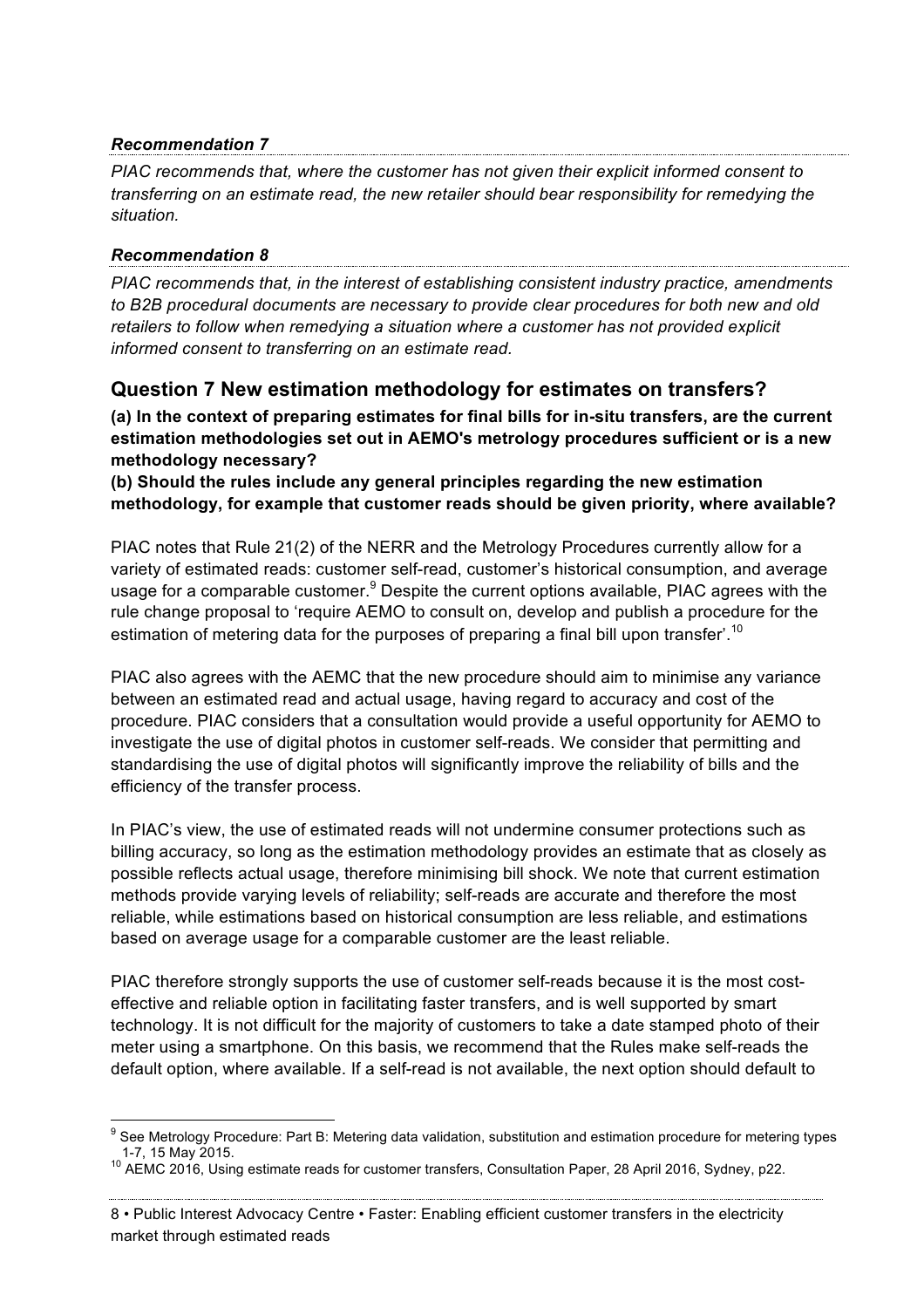estimation based on historical consumption. Estimations based on average usage for a comparable customer should only be used as a last resort.

We acknowledge, however, that self-reads may not be a feasible option for some customers for the following reasons:

- Not all customers understand how to read their meters. PIAC's understanding is that manually read interval meters can be more difficult to read than accumulation meters as there are often multiple screen displays to 'flick through', each depicting different usage registers (particularly if the customer is on time of use tariffs):
- Some types of customers, such as elderly or disabled customers or those living in unit blocks, may not be able to access their meters;
- Not all customers have access to smart phone technology or the internet to take and email photos.

PIAC takes the view that these difficulties should not preclude self-reads from becoming the default option as the benefits of making self-reads commonly available outweigh the difficulties some customers may experience in taking self-reads. Some of the difficulties may be easily circumvented – for example, a retailer could include meter reading instructions on its website.

#### *Recommendation 9*

*PIAC supports an AEMO consultation on developing a procedure for the estimation of metering data, and recommends that AEMO investigate the use of digital photos with a view to establishing digital photos as the industry standard for customer self-reads.*

## *Recommendation 10*

*PIAC recommends that customer self-reads should become the default estimation method and the NERR should be amended to reflect this.* 

#### **Other comments**

#### **The B2B settlement process**

It is important that regulatory changes do not introduce complexity and confusion for consumers. On this basis, the transfer process should be kept as simple as possible so that consumers are encouraged to opt in to a faster switching process and benefit from a more competitive offer earlier rather than later. PIAC is therefore strongly supportive of keeping the billing settlement process isolated to retailers and MDPs only.

This means that, as envisaged in the rule change proposal, customers will not receive amended final bills to correct for any previous under- or over-estimation in the original final bill, with any adjustments settled between retailers only. The customer will only pay for the amount of energy they actually consume and, as the AEMC notes, any underestimation of energy use at the time of transfer will be reflected in a lower first bill from the new retailer (and vice versa).<sup>11</sup>

 $11$  Ibid. p11-12.

<sup>&</sup>lt;u> 1989 - Johann John Stoff, fransk komponent (f. 1989)</u> Public Interest Advocacy Centre • Faster: Enabling efficient customer transfers in the electricity market